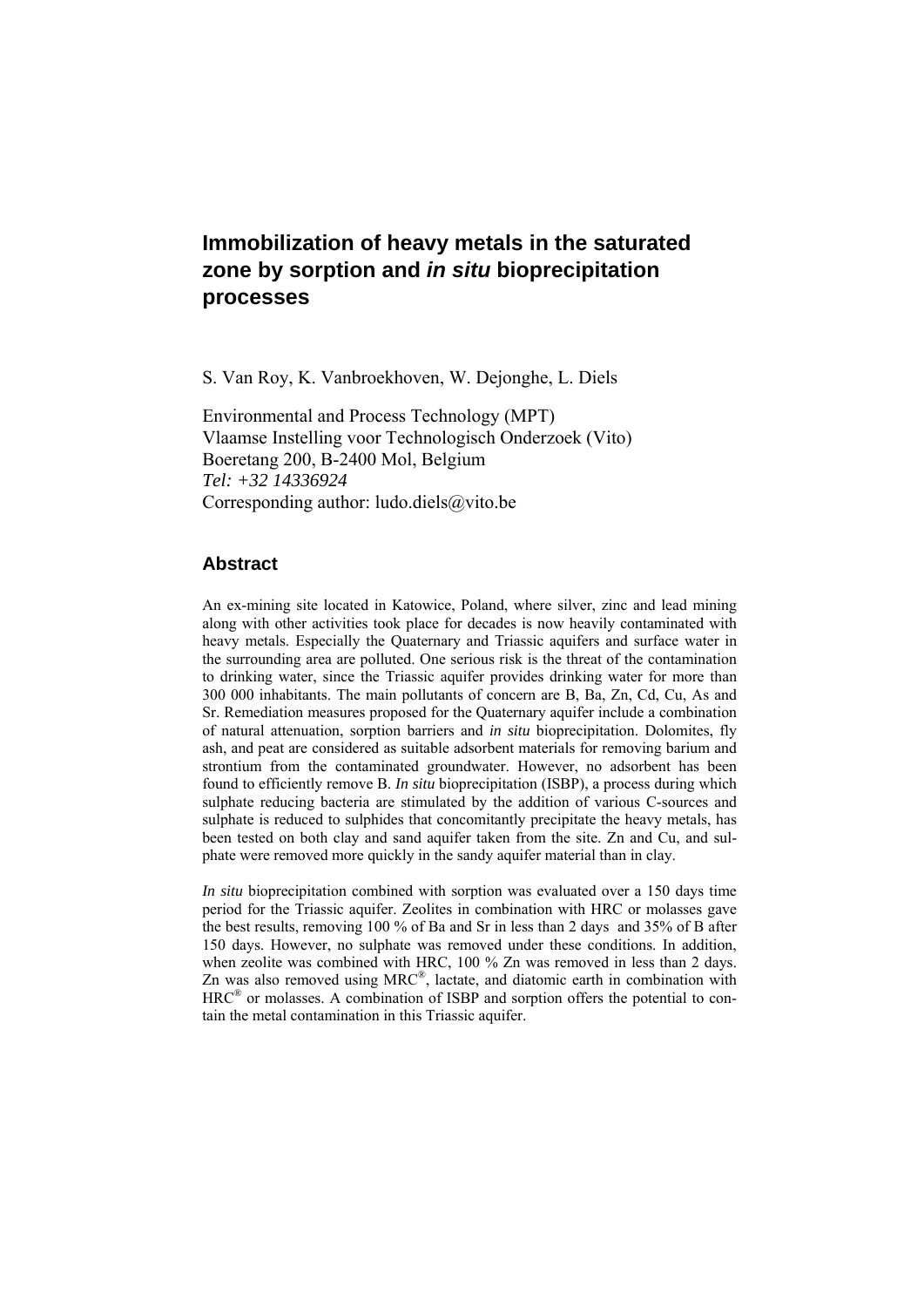### **1. Introduction**

Tarnowskie Gόry (Katowice, Poland), is a 84 ha ex-mine site which exploited silver, zinc and lead ores for many centuries. Other activities practiced on this site include the production of potassium aluminium sulphate, and sulphuric acid, later on production of oil paint pigments like boric acid  $(H_3BO_3)$ , barium chloride  $(BaCl_2)$  and sodium perborate (NaBO3).These activities have led to serious contamination of the Quaternary and underlying Triassic aquifer, and surrounding surface waters such as the Stola river. The Triassic aquifer provides drinking water for more than 300 000 inhabitants. Since drinking water standards are under threat from this contamination, the Government has investigated various remediation strategies. So far, 'dig and dump' remediation measures have been undertaken involving the installation of a few controlled landfills. However, these have not provided sufficient guarantee that contamination is under control. The main pollutants are B, Ba, Zn, Cd, Cu, As and Sr and the pollution is located in the unsaturated soil, the saturated soil or aquifer, groundwater and surface water. The Quaternary aquifer is already contaminated and remediation measures proposed include a combination of natural attenuation, sorption barriers and *in situ* bioprecipitation. The Triassic aquifer is not yet fully contaminated and the aim is to prevent further contamination, either by pump and treat or immobilization of the pollutants in the Quaternary aquifer.

In this work, *in situ* bioprecipitation and/or sorption of metals present in groundwater of the Triassic and the Quaternary aquifer were investigated. *In situ* bioprecipitation (ISBP) is a process during which sulphate reducing bacteria are stimulated by the addition of various carbon sources (electron donor) and sulphate is reduced to sulphides that concomitantly precipitate the heavy metals. Different adsorbents were also tested in combination with ISBP with different groundwaters. To obtain information on the precipitates formed during *in situ* bioprecipitation and on the main binding sites, the strength of metal binding to particulates and the phase associations of trace elements in aquifer samples, a sequential extraction of these aquifers was performed. This increased understanding of the geochemical processes governing heavy metal immobilization during *in situ* precipitation (Yuan et al., 2004).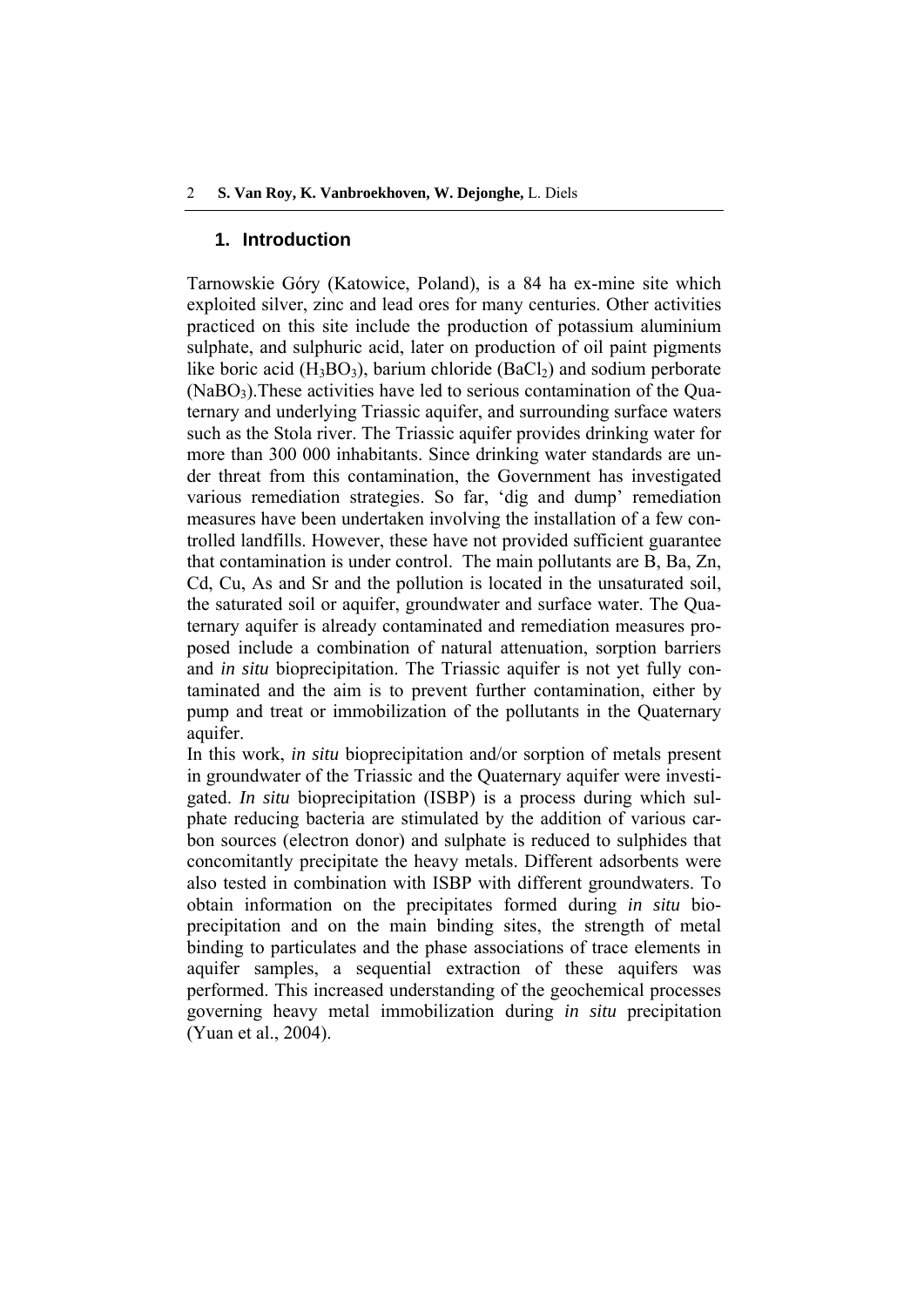

> **fig1.** Map of the Tarnowskie Gόry megasite and relevant concentrations of heavy metals. Blue spheres indicate Zn concentrations above 500 µg/l, green spheres Cu concentrations above 100 µg/l, and purple spheres As concentrations above 40 ug/l.

# **2. Materials and methods**

**Aquifer and groundwater samples.** Both groundwater and aquifer material from two different geological formations, i.e., Quaternary and Triassic, were used. Four different aquifer samples, either clayly (p8-2 and p28-5) or sandy (p24-6 and p6-4), and corresponding groundwater samples from the quaternary aquifer were used for ISBP experiments while 13 groundwaters were used in sorption experiments. Contaminated (S1) and uncontaminated (S2) Triassic aquifer material were studied using combined sorption/ISBP experiments. All groundwater samples have been summarized in Table 1. All set ups were performed on singular samples.

*In situ* **bioprecipitation microcosm experiments.** For the construction of microcosms, 80 g of aquifer was mixed with 186 ml of groundwater in 250 ml serum bottles. Sterile, anoxic solutions that contained either acetate, lactate, molasses or Hydrogen/Metals Release Compound® (HRC®/MRC®, Regenesis) were amended with a final carbon concentration of  $0.02\%$  (w/v). In microcosms containing quaternary aquifer samples, the impact of 2 redox manipulating compounds (RMC) on sulphide production and metal precipitation was also examined. Two control experiments were set up, an abiotic control containing 0.0175% (w/v) formaldehyde and a natural attenuation control, which was not amended with an extra C-source.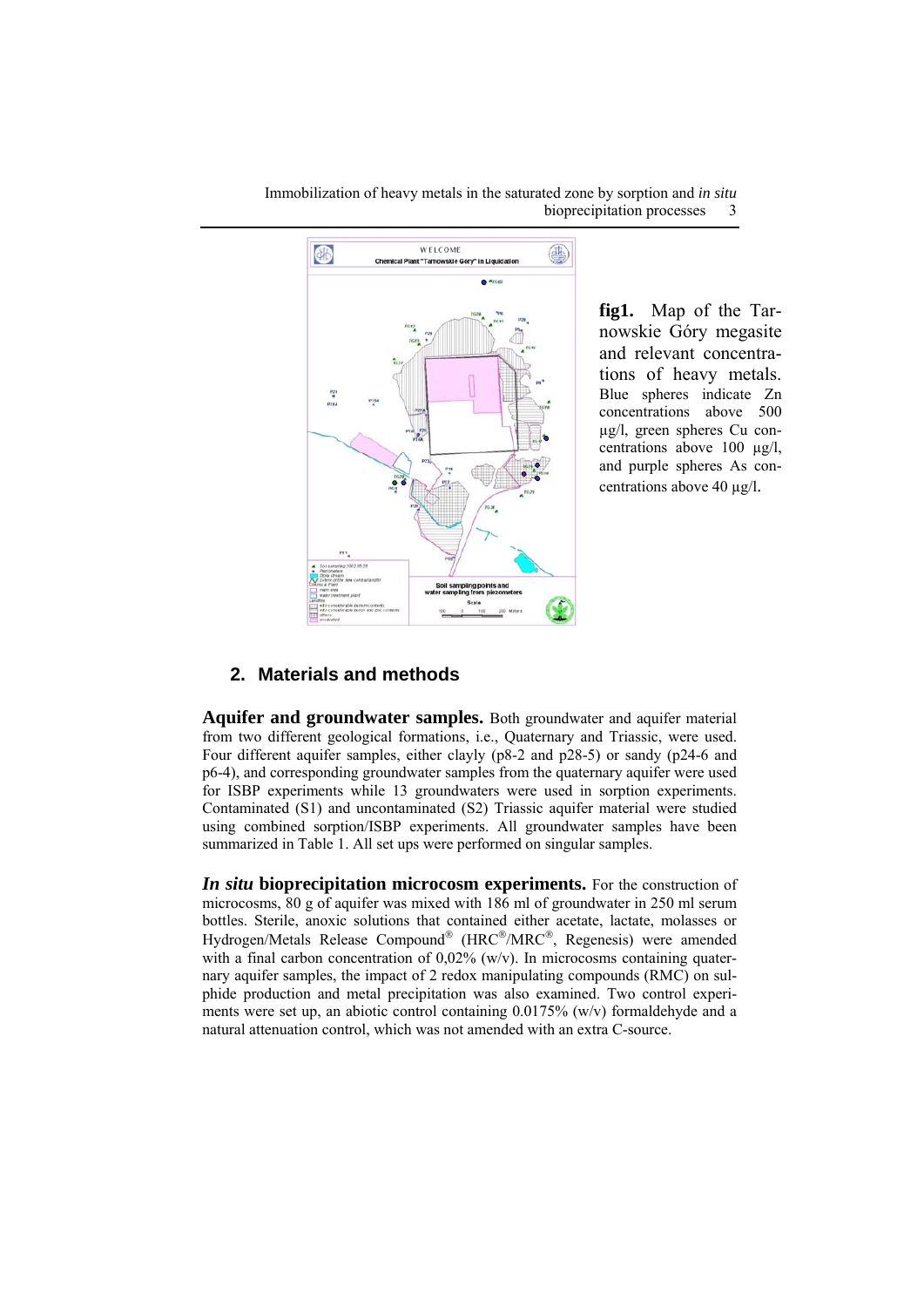|                 |     | sulfate | Zn     | Cu     | Вa     | Cd          | в      | Sr     |
|-----------------|-----|---------|--------|--------|--------|-------------|--------|--------|
| groundwater     | рH  | mg/l    | (µg/l) | (µg/l) | (µg/l) | $(\mu g/l)$ | (µg/l) | (µg/l) |
| P28*            | 6,7 | 170     | 56     | < 10   | 154    | $3$         | 25300  | 556    |
| P6*             | 6,6 | 53      | 89     | 19     | 39     | $3$         | 671    | 72     |
| P <sub>24</sub> | 5,6 | 36      | 826    | < 10   | 94     | 8,9         | 384    | 86     |
| P24A*           | 7,3 | 470     | 69     | <10    | 55     | $3$         | 22000  | 747    |
| <b>P27A</b>     | 5,9 | 580     | 254000 | < 10   | 41     | 1370        | 41400  | 2860   |
| PT8*            | 7,3 | 310     | 55     | < 10   | 28     | $3$         | 39300  | 606    |
| PT7             | 5,6 | 1200    | 8070   | 94800  | 51     | 212         | 40900  | 6630   |
| PQ1             | 7   | 590     | 596    | < 10   | 44     | 4,7         | 102000 | 456    |
| P <sub>29</sub> | 4,9 | 420     | 404    | 95     | 12     | 7,8         | 88100  | 243    |
| P <sub>14</sub> | 7   | $<$ 1   | 1680   | 33     | 59400  | 6,3         | 6510   | 9840   |
| P <sub>20</sub> | 6,8 | 54      | 66     | < 10   | 37     | $3$         | 1210   | 99     |
| P <sub>5</sub>  | 5,4 | 850     | 404    | 653    | 25     | 6,9         | 216000 | 1410   |
| P <sub>9</sub>  | 5,2 | 73      | 877    | 118    | 41     | 8,4         | 508    | 182    |

**Table1** Determination of the parameters in the used groundwater samples.

Serum bottles were sealed using gas-tight butyl rubber stoppers, incubated statically at room temperature and under a  $N_2/CO_2/H_2$  (87.5/7.5/5 %) atmosphere. Samples were visually examined for blackening, indicative for sulphide precipitation every week. Other parameters like ORP, pH, sulphate content and metal concentration (Zn, Cd, Cu, B, Ba, Sr) were analyzed every 2 weeks. Sulphate analysis indicated the immobilization of heavy metals as sulphides. Furthermore, dissolved organic carbon (DOC) was measured to get an idea about the consumption of electron donor/Csource by sulphate reducing bacteria. Metal removal in Quaternary aquifer samples was studied by *in situ* bioprecipitation only, whereas metal removal in samples from the Triassic formation was studied by ISBP and by ISBP combined with sorption by addition of several adsorbents like zeolites, diatomic earth and dolomites.

Sorption microcosm experiments. Groundwater (20 ml) was mixed with either 0.5 g or 2 g adsorbent in 25 ml serum bottles. Twenty two different adsorbents were used including fly ash (2 types), natural (7 types) and manipulated (7 types) zeolites , granular activated carbon (GAC, 2 types), redox manipulating compounds (RMC, 3 types) and compost. Mixed groundwater samples were incubated during 24 hours with the adsorbents, while groundwater samples containing RMC and compost were sampled after 1 week, 2 weeks and 1 month. Prior to and after incubation, the heavy metals were measured by ICP-AES and pH was measured (Accuracy between3 and 20  $\mu$ g/l).

**Sequential extraction procedure.** A modified model of the extraction method used by Akcay et al. (2003) was applied. One extra step has been added to this protocol, i.e., a leachable fraction was determined prior to the first step. Furthermore, the last extraction step was omitted in the sequential extraction procedure. So, a five step extraction scheme was used including the determination of a leached fraction (1), an exchangeable fraction (2), a carbonate fraction (3), an Fe-Mn oxide fraction (4), and an organic fraction (5).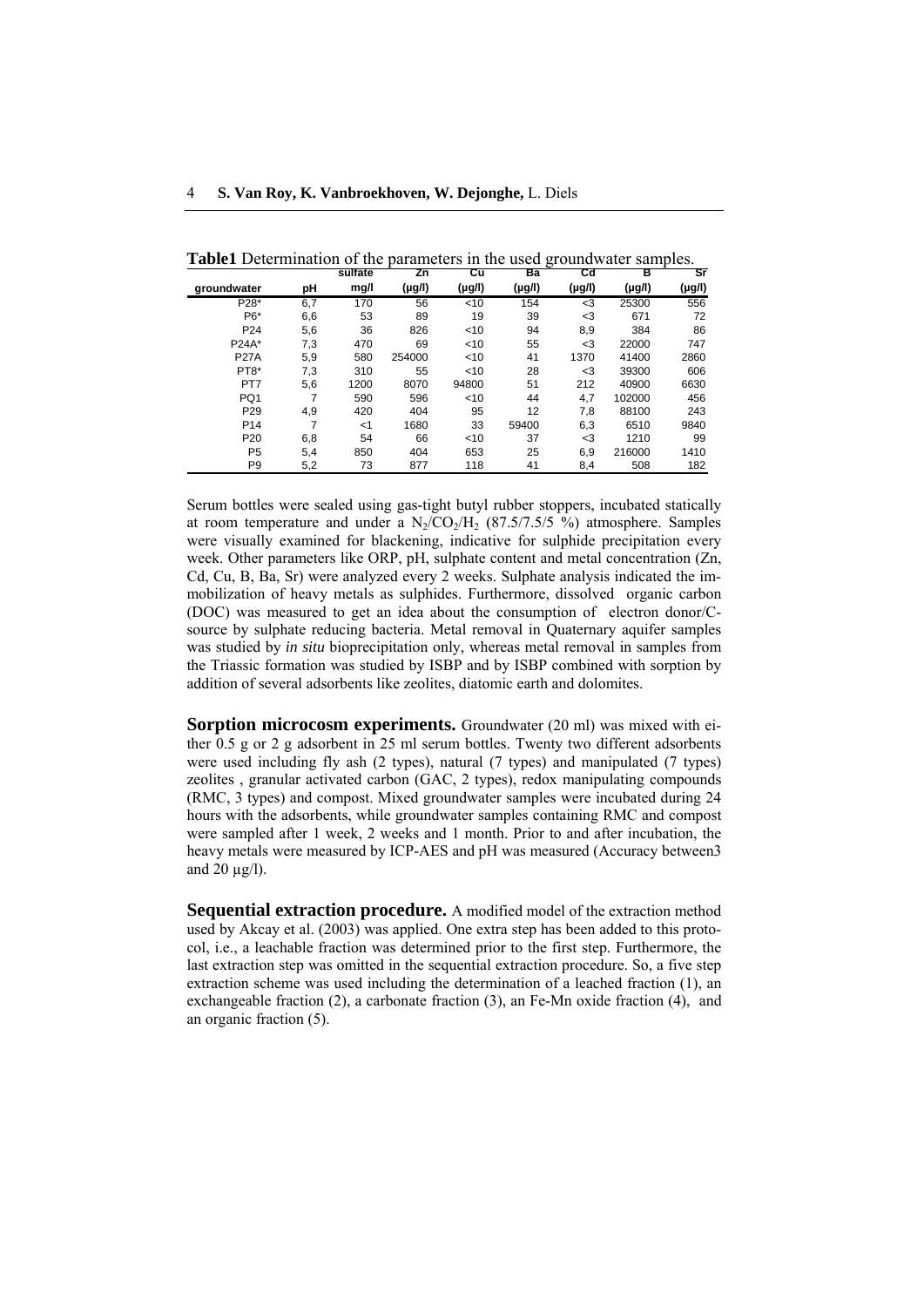# **3. Results and Discussion**

## *Removal of metals in Quaternary groundwater samples by sorption.*

In view of using a reactive sorption barrier to contain the metal contamination of the groundwater in the quaternary aquifer, several adsorbents were tested in order to define metal removal capacity from the 13 types of groundwater that were used. Several common conclusions were that the pH increased with 2 to 3 pH units in the conditions containing fly-ash 50/51, zeolite 50/51, zeoliteX, Metasorb, calcined magnesite, GACB and GAC1. There was a good removal of Sr in the conditions to which Zeolite X, Zeolite 50/51, Clinopthilolite, Mordinite, PAsXP, PAsEP, PAsX5L and GAC1 were added. The maximum removal percentage of Sr was 86%-98%. B could only be removed with 3 types of manipulated zeolite. However, the maximum percentage removal of B by these three adsorbents varied from 16 to 36%. Zeolite X and GAC1 are the best adsorbents for Ba for each type of groundwater. Fly ash50/51, zeolite50/51 and calcined magnesite gave a removal percentage of more than 99%for Cu and Zn. Cd was removed by Zeolite X, Calcined magnesite and GAC1. All these removal capacities are summarized in table2. Several samples of RMC were used and tested in combination with the groundwater in order to reduce the redox potential and in that way the mobility of some metals. The pH increased by approximately 1 log unit after addition of RMC for 3 types of groundwater, i.e., P28, P6, and P24. Sr and B could not be removed with RMC. The use of RMC gave a good removal for Ba and Cd for almost all groundwaters used except for respectively P14 and P27A groundwater samples. Addition of RMC resulted in a Zn removal of 40 up to 90 % while a removal capacity of 100% Cu was noticed with all types of RMC.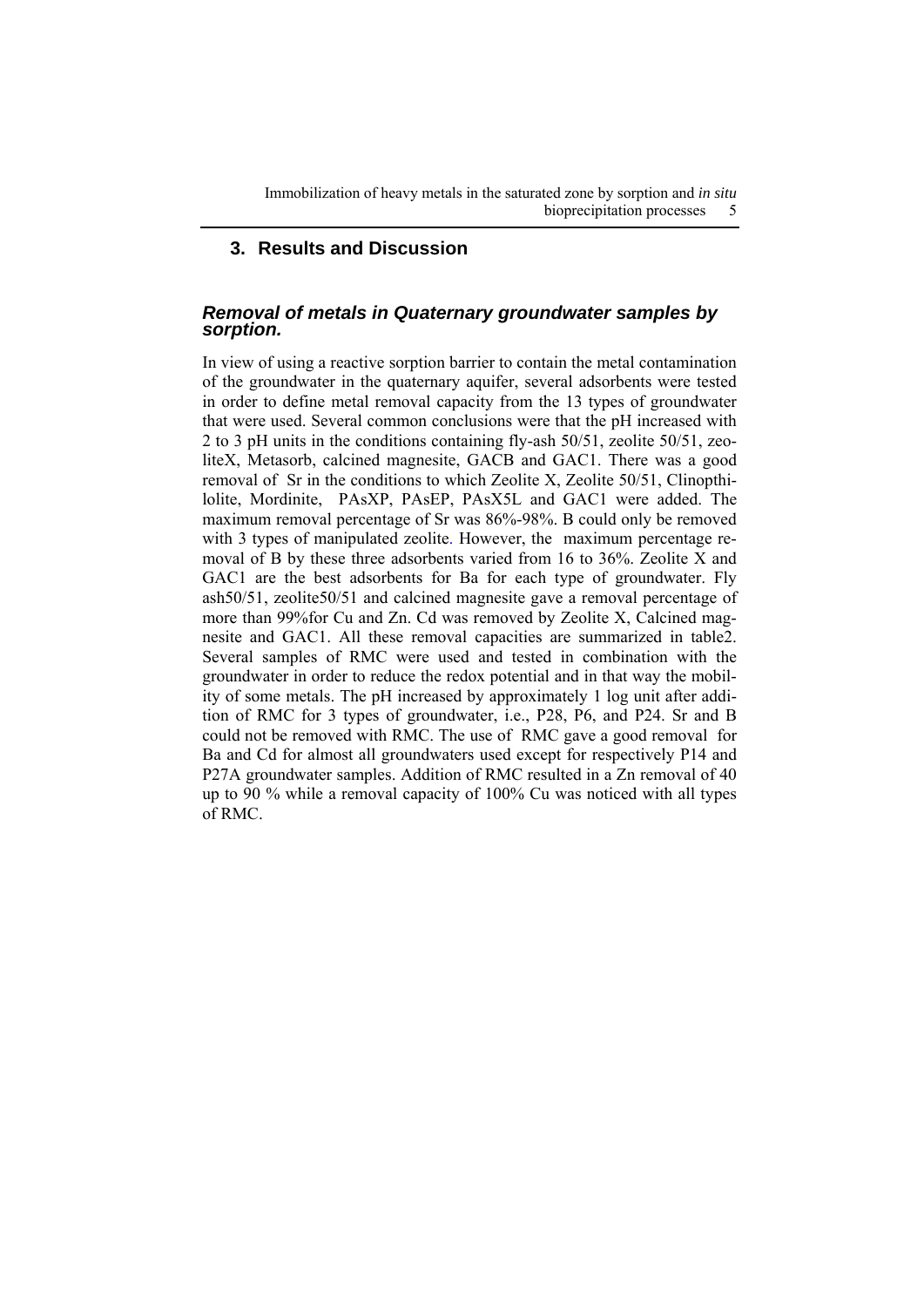**Table2** Representation of removal capacities of heavy metals in different groundwaters using different sorbents. Only the highest removal capacities are presented.

| Sorbent/metal | Sr  | B   | Ba      | Cu      | Zn      | C <sub>d</sub> |
|---------------|-----|-----|---------|---------|---------|----------------|
| zeoliteX      | 98% |     | $>99\%$ |         |         |                |
| Zeolite50/51  | 98% |     |         |         |         |                |
| clino         | 92% |     |         |         |         |                |
| mordenite     | 98% |     |         |         |         |                |
| pAsXP         | 89% | 36% |         |         |         |                |
| pAsEP         | 94% | 36% |         |         |         |                |
| pAsX5P        | 95% | 36% |         |         |         |                |
| GAC1          | 96% |     | $>99\%$ |         |         | $>99\%$        |
| Flyash50/51   |     |     |         | $>99\%$ | $>99\%$ |                |
| Calcined mag- |     |     |         | $>99\%$ | $>99\%$ | $>99\%$        |
| nesite        |     |     |         |         |         |                |

#### *In situ bioprecipitation of elements in microcosm experiments using quaternary aquifer*

The potential for heavy metal immobilization by indirect sulphide precipitation due to sulphate reducing activity was examined by using 4 different aquifer/groundwater samples. Since not only heavy metals were present that are known to precipitate easily with sulphides like Zn and Cd, the impact of *in situ* bioprecipitation on these other elements like B, Ba, Sr was also studied. As shown in fig 2.1, the pH decreased by at least one log unit in the clay– containing microcosms (p8-2cl and p28-5cl) after supplying molasses as Csource. However, in the sand–containing microcosms (p24-6s and p6-4s) no such pH change was observed after the addition of molasses.

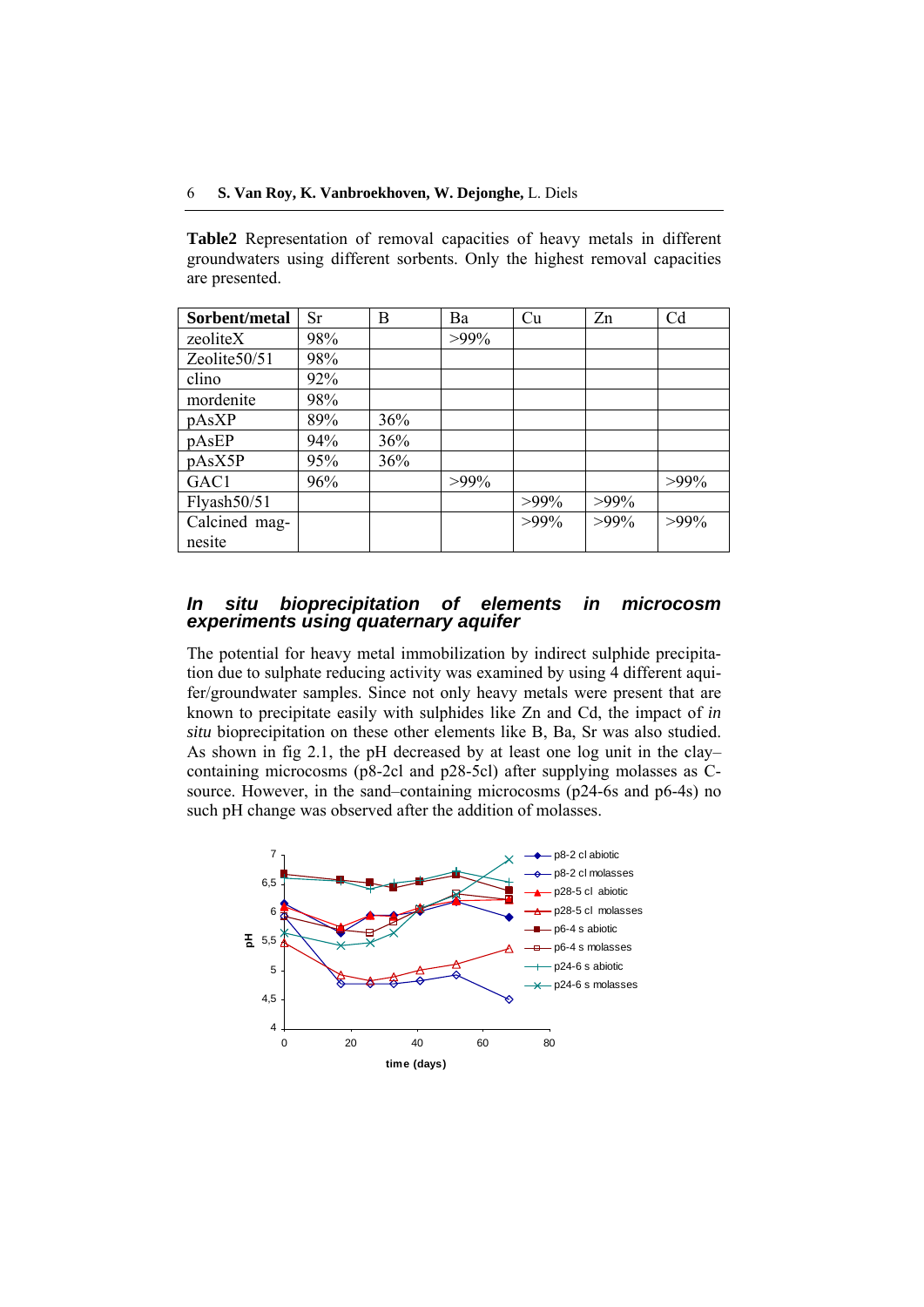**fig 2.1.** Effect of the addition of molasses on the pH of the sandy (s) or clayly (c) Quaternairy aquifer..

This acidification could be explained by the fact that molasses, contains about 40% glucose that is used as C-6 compound in microbial fermentation and fermented into volatile fatty acids like acetic acid which in turn acidifies the aquifer/groundwater solution. Apparently, this acidification often takes place in experiments where molasses is added and seems crucial for the success of sulphide production and metal precipitation as seen in other experiments performed in our laboratory. Furthermore, it is hypothesized that molasses complexes metals partly and therefore distorts the picture of metal immobilization. Further research is needed to fully understand the mechanisms underlying this observation.



**fig 2.2.** Evolution of the Zn concentration during *in situ* bioprecipitation in abiotic and stimulated microcosms by addition of molasses.

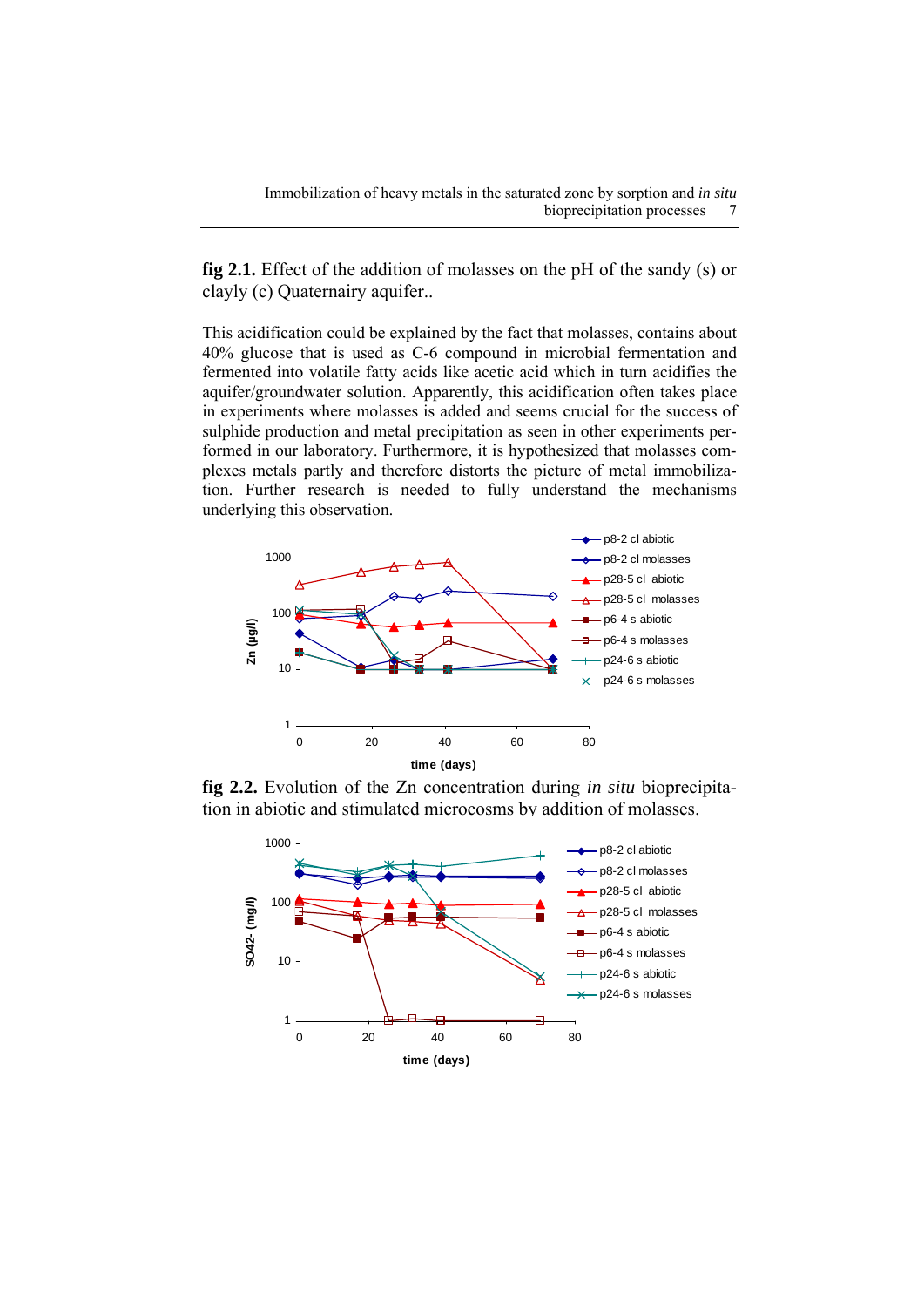**fig 2.3.** Evolution of the sulphate concentration during *in situ* bioprecipitation in abiotic and stimulated microcosms by addition of molasses.

As shown in fig 2.2, Zn was first released (approximately 100  $\mu$ g/l) in microcosms containing sand and supplied by molasses, but after one month the concentration of Zn decreased. In the microcosms containing clay and supplied with molasses, Zn was released with a factor 4.5-8 (about 160µg/l-740µg/l). However, after more than two months incubation Zn was removed in the clay containing condition p28-5cl while in the condition p8-2cl Zn was not removed. Fig 2.3 shows the consumption of sulphate in the conditions where Zn was removed. In the conditions with HRC<sup>®</sup>, Zn was also released first but after 1 month incubation Zn was removed (data not shown). In almost all conditions Sr was released except in the sand containing condition p24-6s with RMC where Sr could be removed for 28-33%. Also Ba was released in almost every condition. However, in the condition p8-2cl with molasses, Ba was released first but finally removed for 43%. Also in the condition p24-6s with RMC, Ba was released first but after two months the removal percentage was about 45%.

Sequential extraction was performed on aquifer samples from microcosms studied for natural attenuation and for ISBP after stimulation by acetate and a redox manipulating compound after ISBP had occurred. Our experimental results show that in comparison with the natural attenuation condition (without additional C-source), the Zn, B and Fe concentration in the Fe-Mn–oxide fraction increased in the condition with acetate and RMC (fig 3.1 and fig 3.2). The heavy metals in this fraction are hardly available because they are bound relatively strongly. The metals in this fraction might be derived from metalsulphides. In comparison with Zn and Fe, low concentrations of Ba, Sr, and B occur in this fraction. Summarized, sequential extraction of the different metals from both clay and sandy aquifer shows very good immobilization of Zn ,Cu and Cd. This immobilization as metalsulphides was however not noticed for Ba, B and Sr (Quevauvillier, 2002).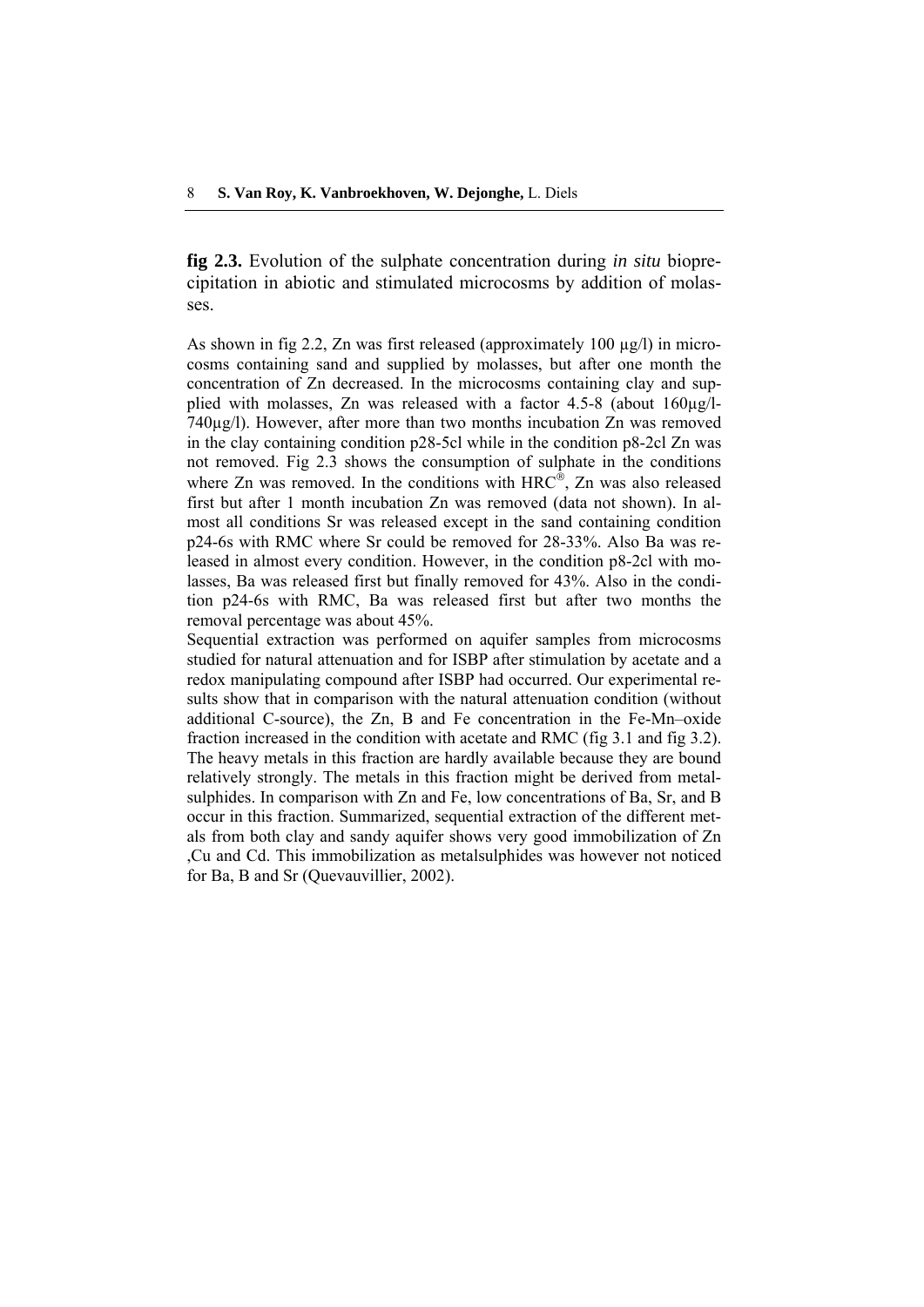

**fig 3.1.** Distribution of metals in various fractions determined by sequential extraction of aquifer in the natural attenuation microcosm



**fig 3.2** Distribution of metals in various fractions determined by sequential extraction of aquifer in the microcosm stimulated by acetate and a RMC.

#### *In situ bioprecipitation combined with sorption for the removal of elements in microcosms experiments using Triassic aquifer material and groundwater*

For the Triassic aquifer not only *in situ* bioprecipitation was studied but also ISBP combined with sorption to study the impact of sorption on the ISBP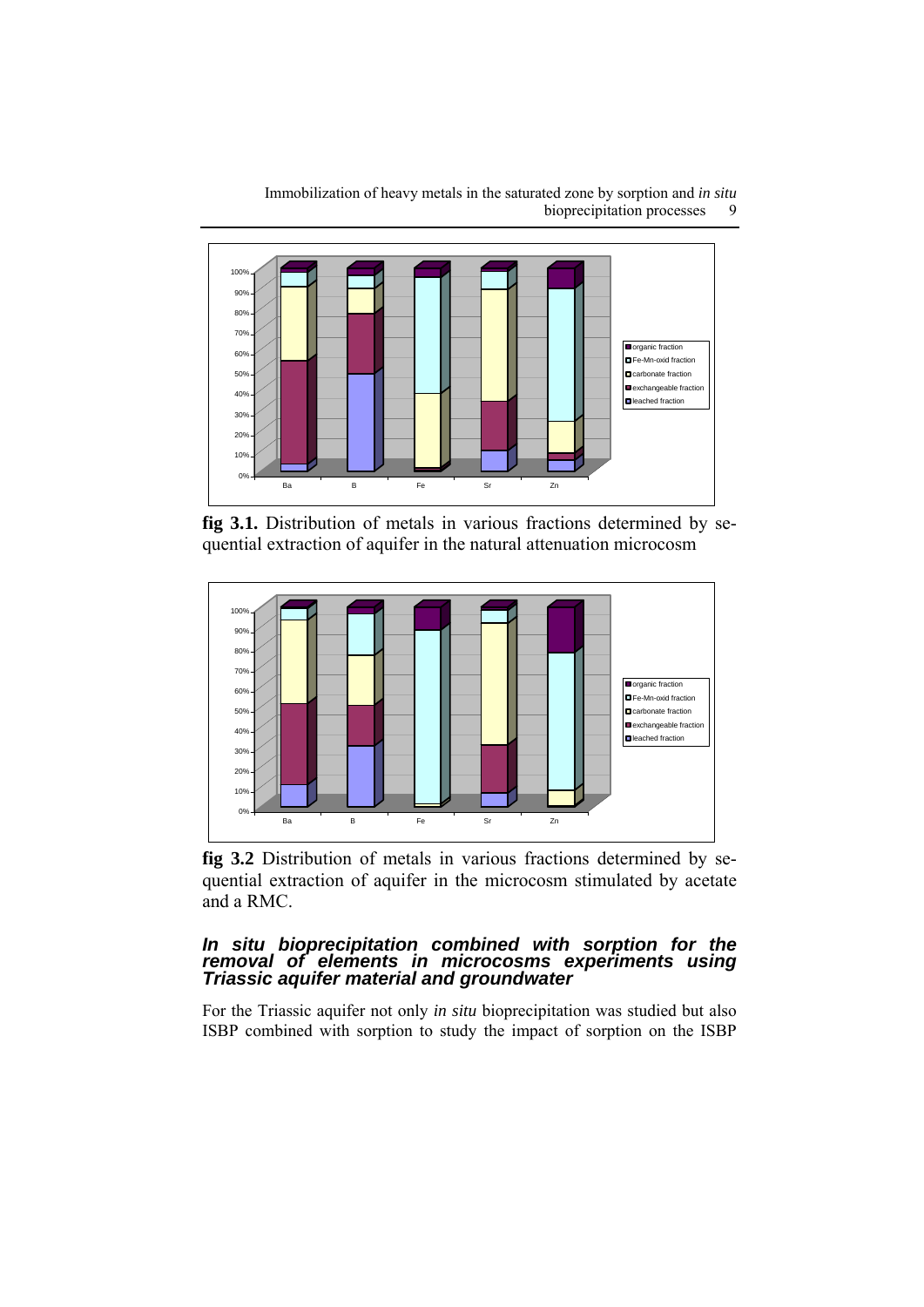process and vice versa in more detail. Since the Triassic aquifer is a supply for drinkwater, a higher risk reduction than for the Quaternary aquifer is needed. Therefore, 3 different adsorbents, i.e., zeolites, dolomites, and diatomeaous earth were used in combination with different electron donors (HRC®, lactate, molasses) which were added either individually or combined with the adsorbents. In the conditions where HRC<sup>®</sup> or molasses were supplied simultaneously with zeolite, the removal of Ba, B and Sr was most efficient (fig 4.2, fig 4.3 and fig 4.4). B could be removed for 35%, although sulphate was not removed in these conditions (fig 4.1). Zn removal was efficient (100%) in the condition where molasses was added in combination with diatomeaous earth, and the condition where lactate was supplied. In the condition where zeolite and  $HRC^{\circledast}$  were added simultaneously,  $Zn$  was removed for 100% after 21 days (data not shown). The pH increased with 1-2 log units in the conditions containing zeolite (data not shown). In the condition " HRC in combination with diatomic earth ",Zn removal was initially observed but in a second phase release of Zn was determined.



**fig 4.1.** Evolution of sulphate in treated S1 triassic aquifer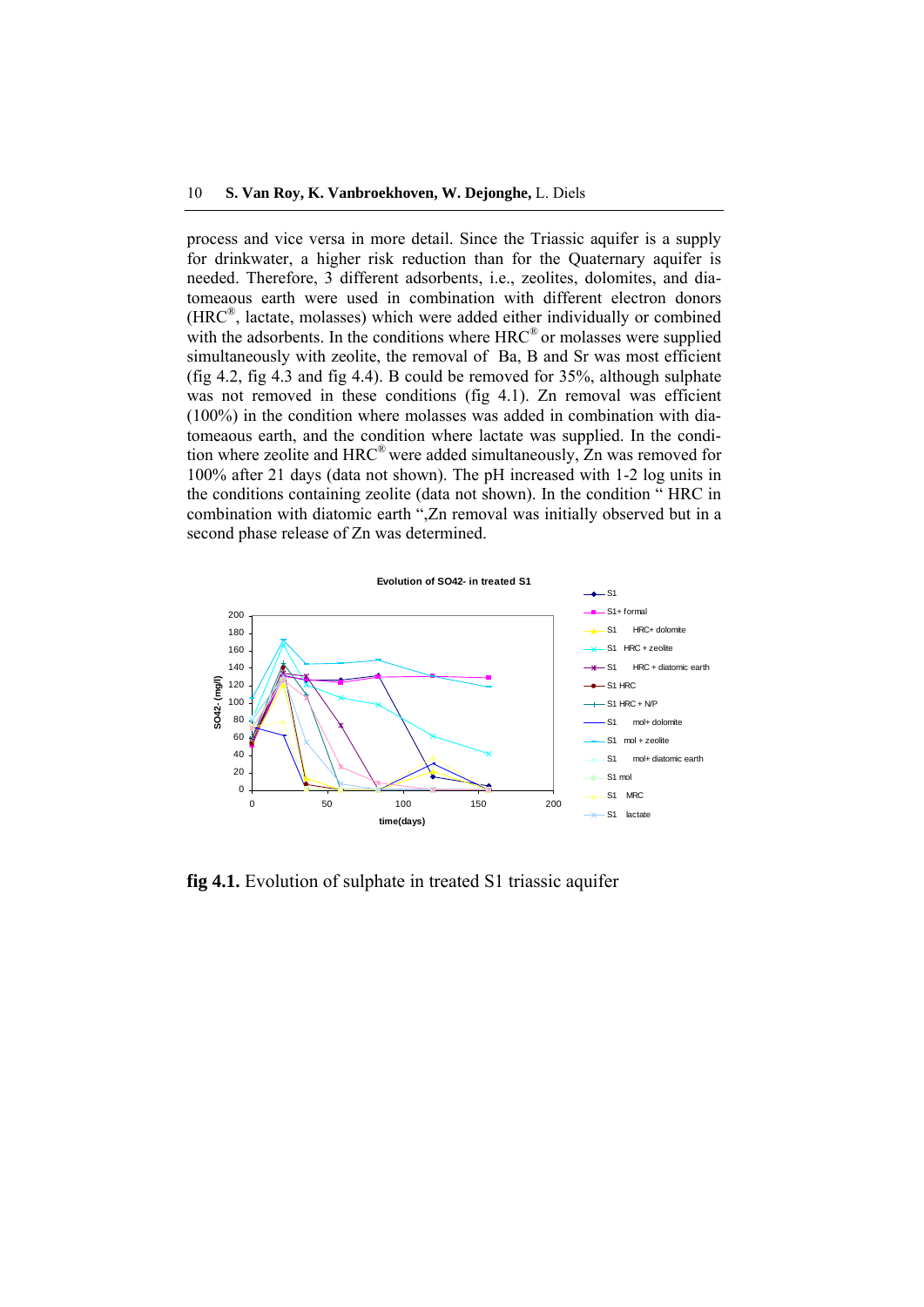

**fig 4.2.** Evolution of Barium concentration in treated S1 triassic aquifer



**fig 4.3.** Evolution of Boron concentration in treated S1 triassic aquifer



**fig 4.4.** Evolution of Strontium concentration in treated S1 triassic aquifer